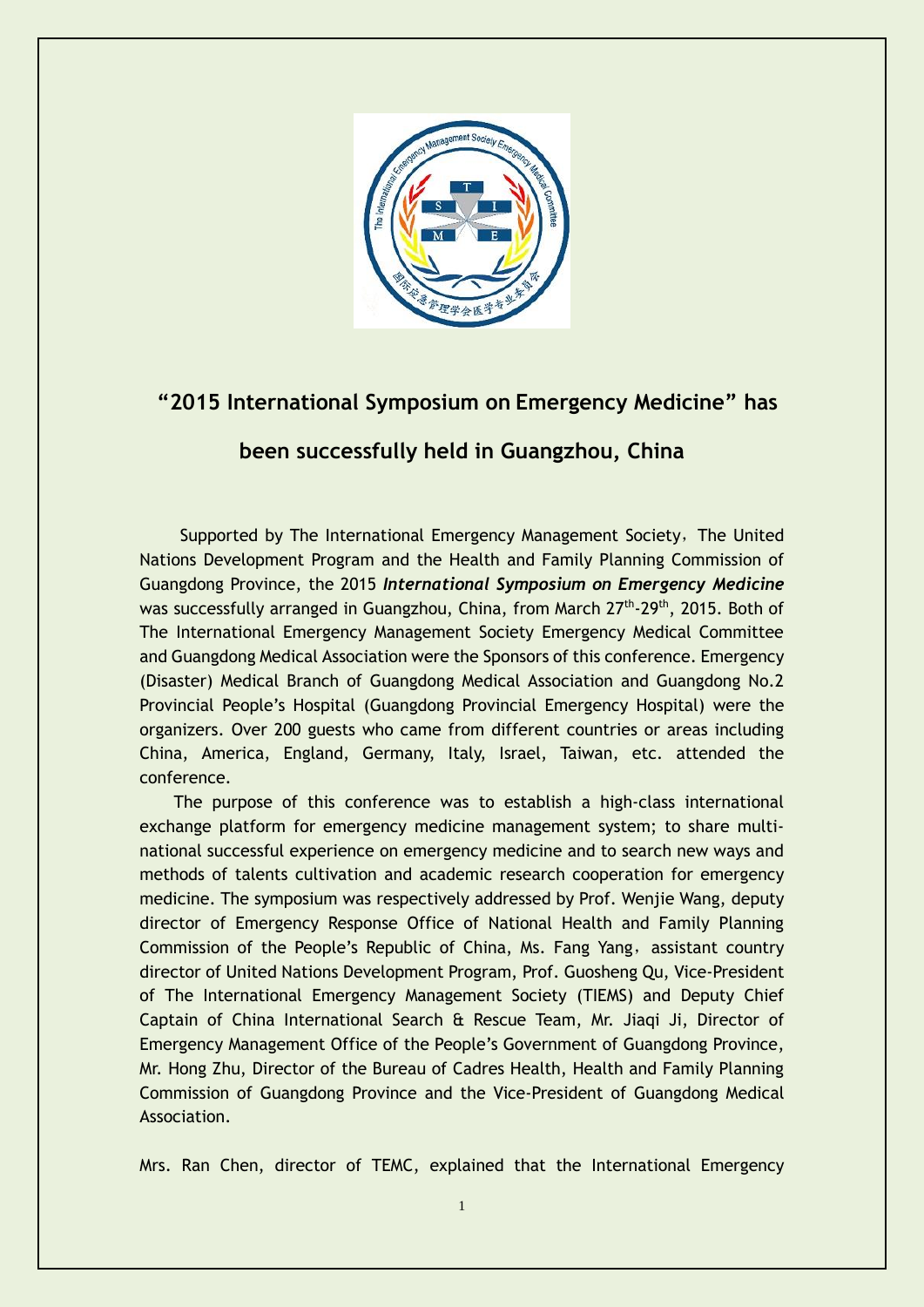Management Society Emergency Medical Committee (TEMC) mainly focus on fully exerting the advantages of international resources diversification on the platform of TIEMS, thus to support and serve with the member countries on technical exchanges, personnel training, emergency response capacity building in the field of medicine, etc. In addition, TEMC also help them to share the achievement and experience in the development of emergency medicine, so to push the healthy development of international emergency medicine field. We believe that more emergency medical experts and famous medical institutions will be attracted to participate in the platform through this symposium and relative cooperation will be promoted, in the fields of scientific research, talent cultivation, discipline construction and so on.

The International Emergency Management Society Emergency Medical Committee Certificate was given to 11 new members. Participants came from different countries or areas, such as China, the United States, Canada, Britain, Germany, Italy, Israel, Taiwan, etc. 19 speakers respectively had their speeches and exchange in the conference, with the topics of emergency management and experience on medical rescue, emergency medical education & training, the health emergency information construction, emergency rescue work progressing worldwide and so on. The conference arranged site visit in Guangdong Provincial Emergency Hospital as well. The guests exchanged actively based on the issues of emergency medical discipline construction and construction & progressing of network hospital.



Address by Mr. Jiaqi Ji, director of Office of Emergency Management, the People's Government of Guangdong Province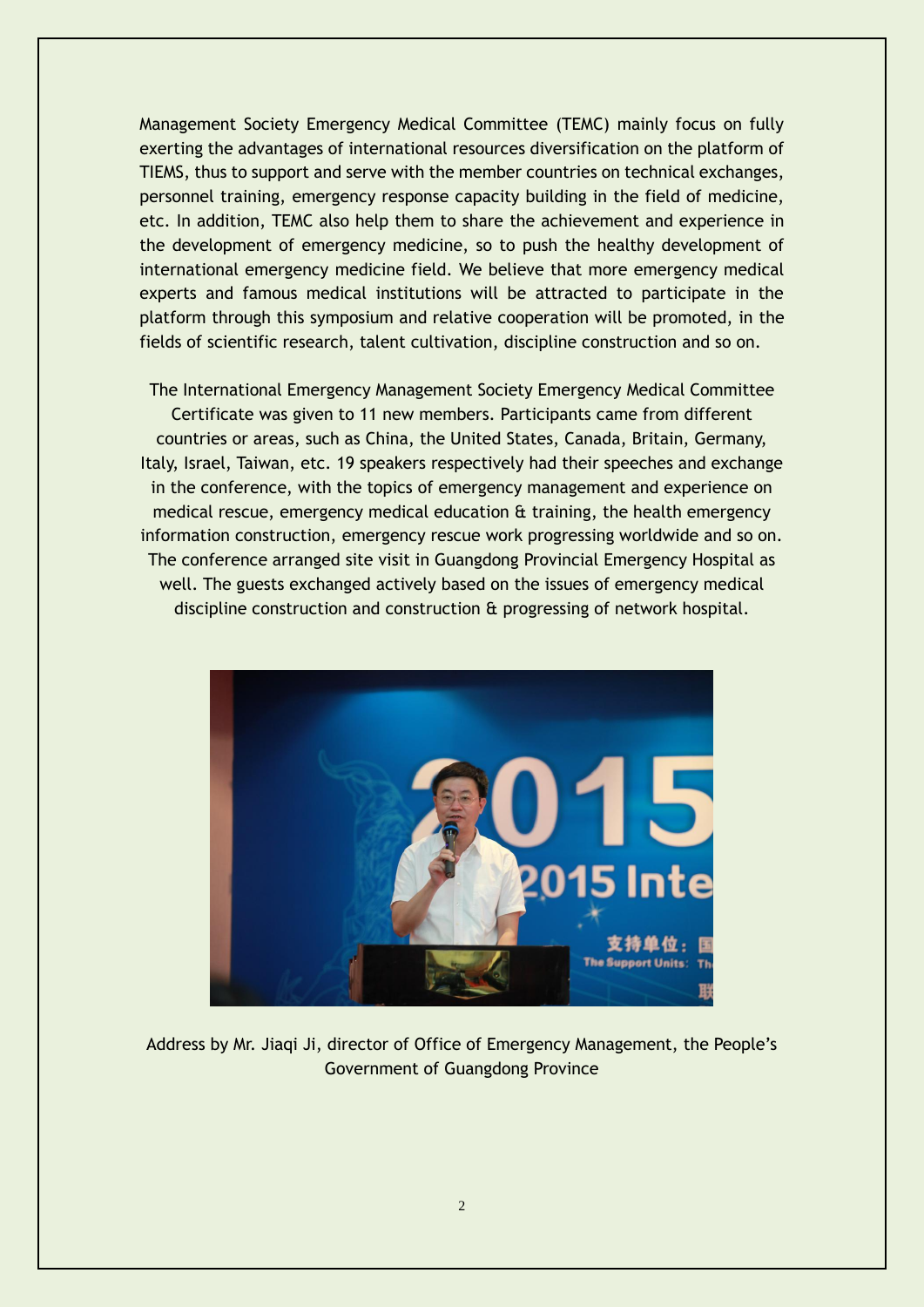

Address by Ms. Fang Yang, assistant country director, United Nations Development Program



Address by Mr. Wenjie Wang, Vice-director of Emergency Response Office, National Health and Family Planning Commission of the People's Republic of China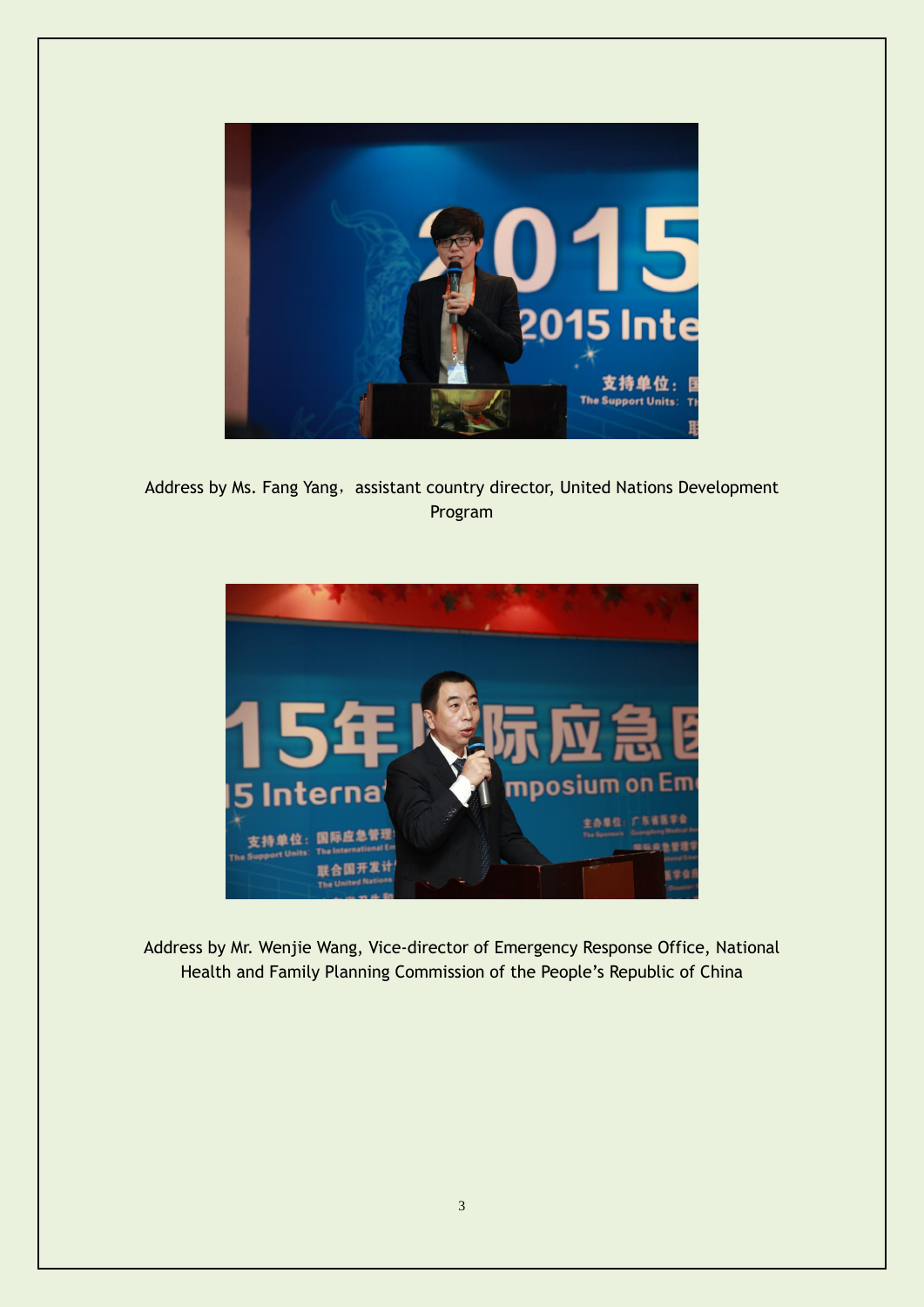

Address by Mr. Guosheng Qu, vice-president of The International Emergency Management Society (TIEMS) and deputy chief captain of China International Search & Rescue Team



Address by Mrs. Ran Chen, director of The International Emergency Management Society Emergency Medical Committee